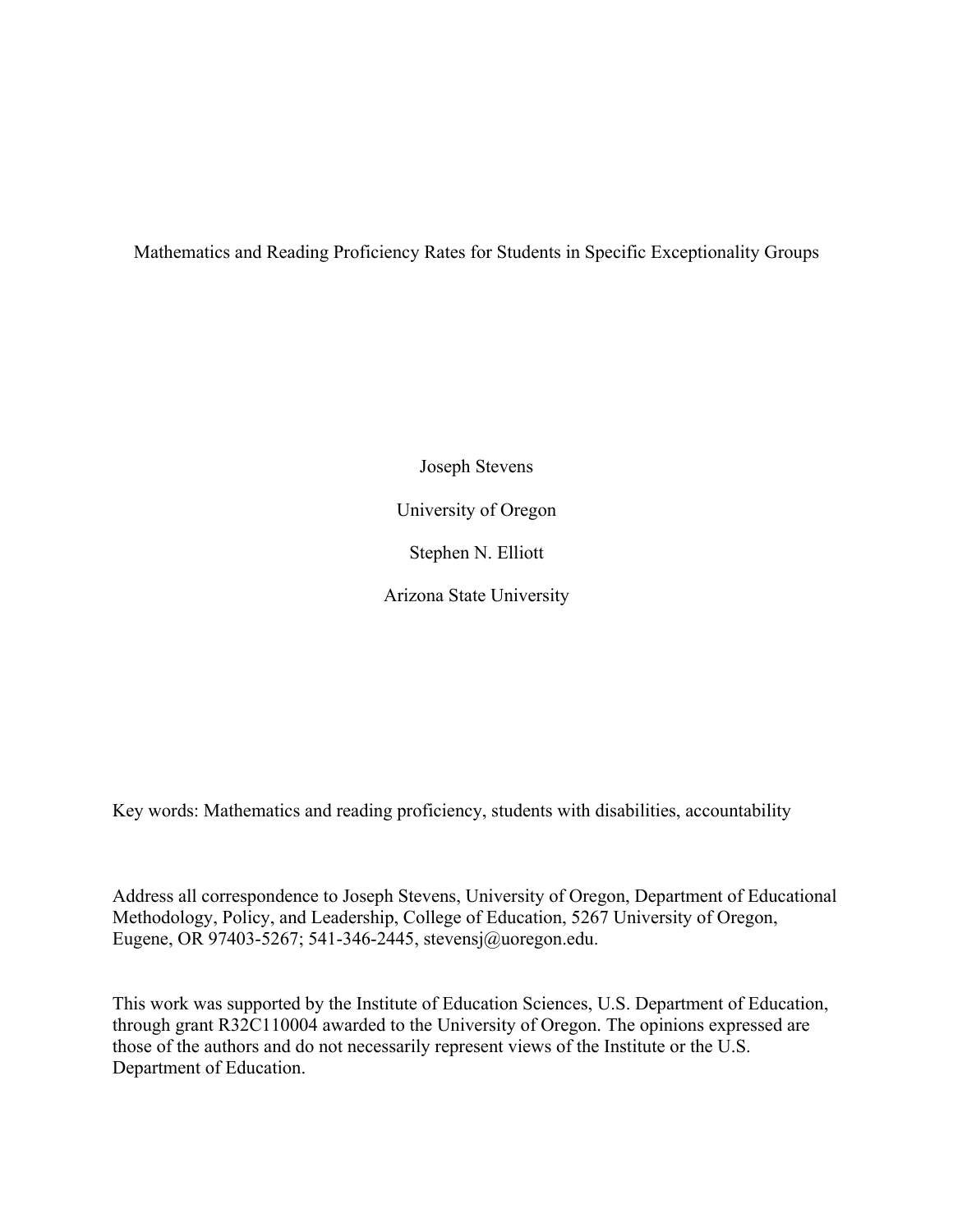## Abstract

*Introduction/Background*. The purpose of this paper is to describe differences in performance between Students With Disabilities (SWD) and Students Without Disabilities (SWoD) on a statewide test of academic achievement. The study estimated mathematics and reading proficiency in a statewide sample of North Carolina students in Grades 3-8. Foundational skills in mathematics and reading are considered to be essential for the development of proficiencies that lead to later achievement and success in school and career (National Early Literacy Panel, 2008). However, on annual tests that states administer to comply with the No Child Left Behind (NCLB, 2002) legislation, there is a significant gap in mathematics and reading achievement between students with and without disabilities that is well documented in both national reports and published research (Sabornie, Cullinan, Osborne, & Brock, 2005).

NCLB, represented a fundamental change in educational testing and accountability practices. States were mandated to establish high reading and mathematics proficiency standards at each grade, and to evaluate whether students met those standards by conducting annual testing of all students in Grades 3-8. NCLB also changed reporting practices by requiring, schools, districts, and states to publish results on the progress of *all* students, with an explicit goal of closing achievement gaps by 2014 between the general education student population and student subgroups who were historically at risk for low achievement. The legislation also established Adequate Yearly Progress (AYP) targets to evaluate progress over time in achieving these goals.

Along with this emphasis on the progress of all students, NCLB required states to evaluate the performance of disaggregated student subgroups. The rationale for disaggregation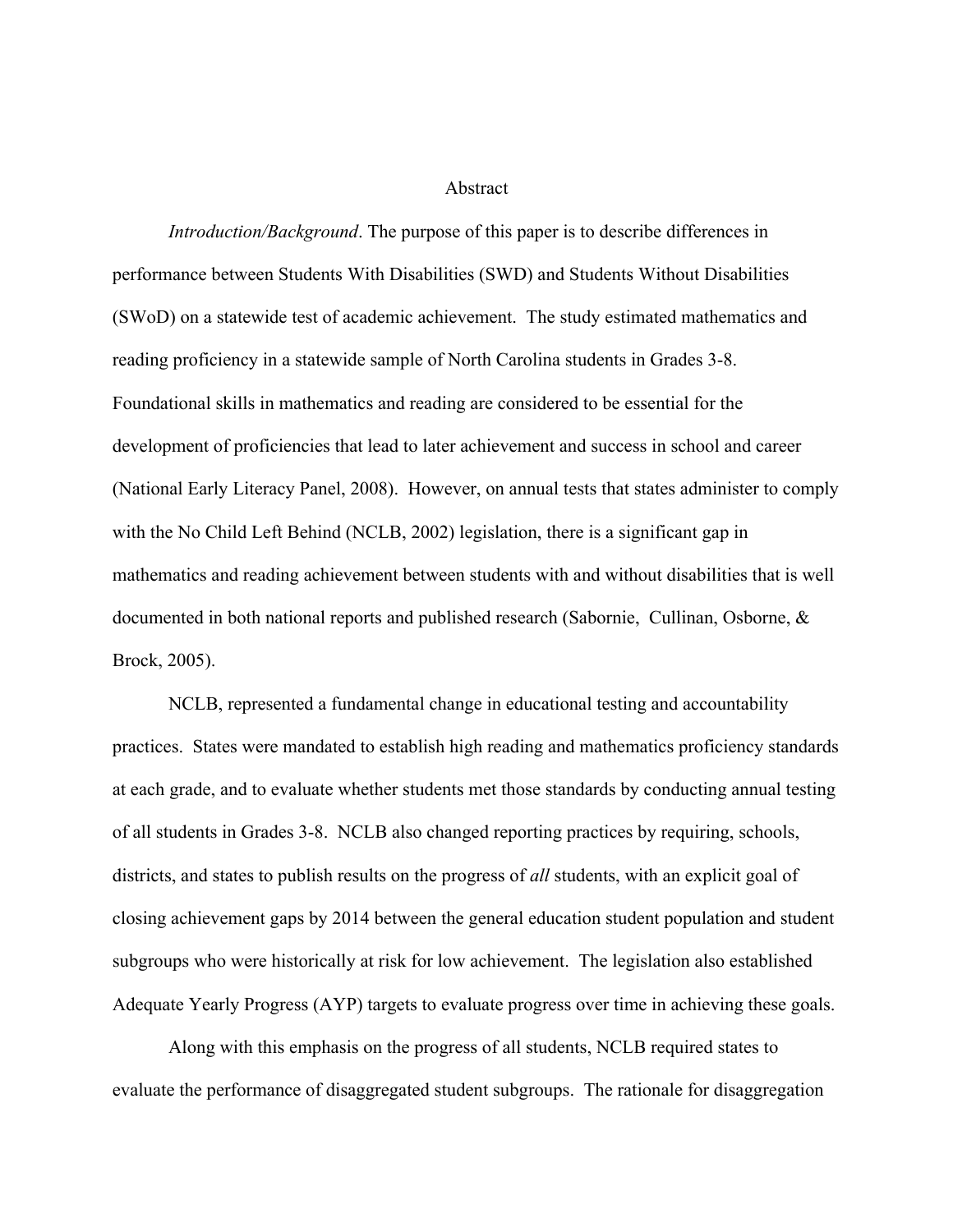was that reporting of overall results could mask lower performance of traditionally challenged subgroups and divert attention from some of the most important areas of need and intervention. The subgroups disaggregated under NCLB included student race/ethnicity; students living in poverty; and students with disabilities. Of the disaggregated subgroups, the subgroup that has typically displayed the largest achievement gap relative to the general student population has been students with disabilities (SWD). The achievement levels of this group have been a concern for decades (Carlberg & Kavale, 1980; McDonnell, McLaughlin, & Morison, 1997) and additional evidence of the challenges posed by SWD performance is provided by Eckes and Swando (2009), who found that the most frequent reason for schools' AYP failure was the performance of the SWD subgroup.

Although these policy changes revolutionalized educational testing and accountability and focused much greater attention on the performance of SWDs, the same rationale for disaggregation of subgroups originally applied in NCLB can be further extended within the SWD subgroup. The SWD subgroup is an umbrella that covers great diversity of different student exceptionalities whose performance differs greatly from each other and who display very different magnitudes of achievement gap in comparison to general education students. Thus the purpose of the present study was to explore performance within the SWD subgroup by examining proficiency in mathematics and reading for students in 10 specific exceptionality groups.

*Research Objectives*. The present study addressed questions about the academic performance of SWDs in mathematics and reading including: (a) How does proficiency in mathematics and reading for specific student exceptionality subgroups differ from SWoD students? (b) How does proficiency in mathematics and reading for specific student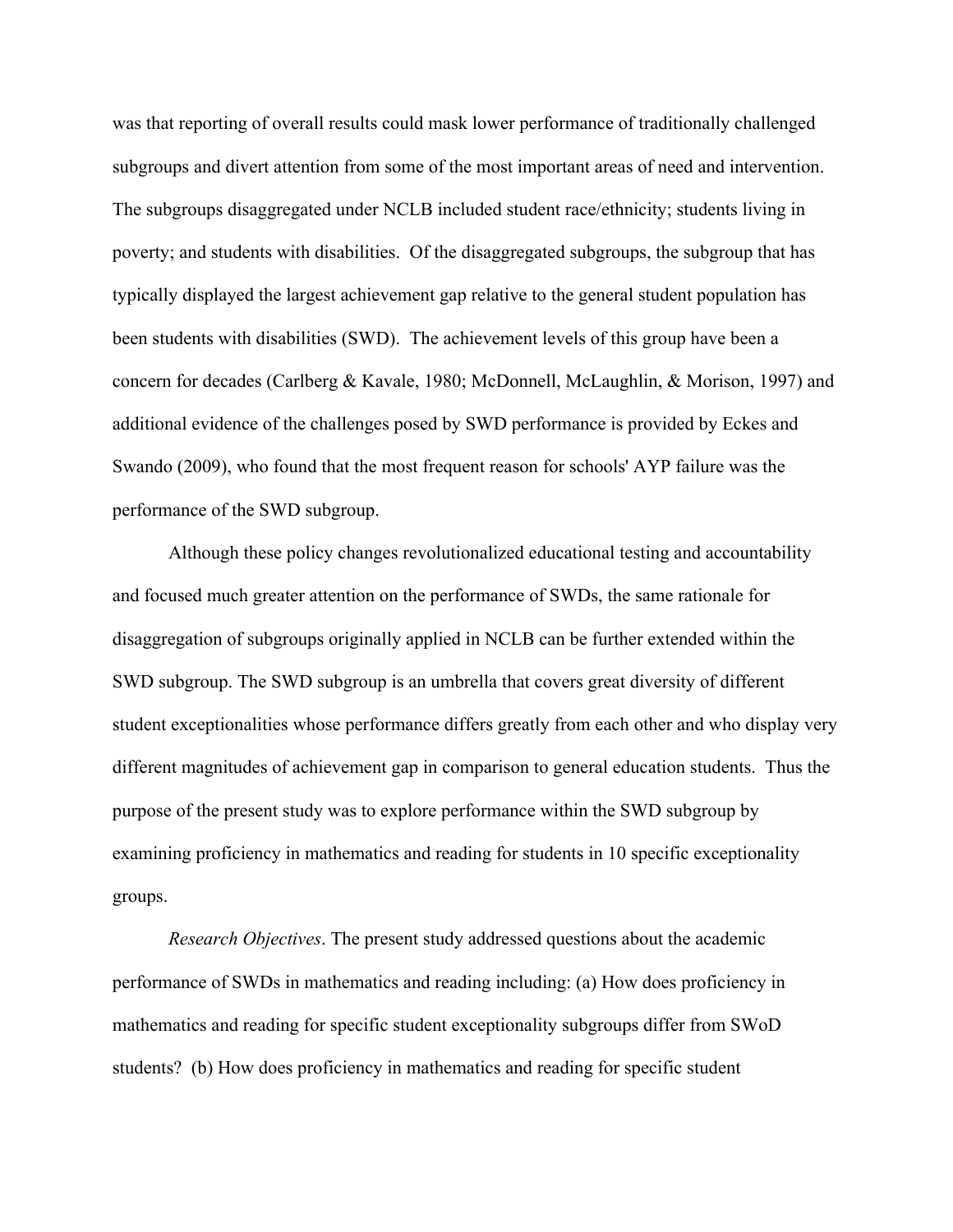exceptionality subgroups differ from SWD overall? (c) What is the size of achievement gaps in proficiency for students in specific exceptionality categories and SWD overall in comparison to SWoD? (d) How do proficiency rates and achievement gaps vary for Grades 3-8?

*Methodology*. Results presented in the proposed paper are based on a statewide sample of North Carolina students in grades 3-8. The overall sample consisted of 98,292 students who were present in the state accountability database in 2009 (sample size of tested students varied by content and grade as shown in Table 1). The outcome measure was the student developmental scale score on the standardized, second edition North Carolina End of Grade (EOG) Mathematics Tests. A student was included in our analyses if they had either a mathematics score, a reading score, or both.

We used the state's published cutscores for proficiency to calculate the percent of students proficient on each test (North Carolina Department of Public Instruction, 2006). We also evaluated the achievement gap between SWD and SWoD as a contextual aid in interpreting students' proficiency using effect sizes as empirical benchmarks (Bloom et al., 2008). For SWD overall and for each specific exceptionality group, we computed the difference in proficiency between each subgroup and SWoD using Cohen's *h*, a measure of effect size for proportions. Cohen provides rules of thumb for *h* (Cohen, 1988, pp. 184-85), interpreting effect sizes of .20 as "small," about .50 as "medium," and .80 and greater as "large." .

*Results and Discussion*. Table 1 shows proficiency rates (percent) for all SWoD, all SWD, and for 10 specific exceptionality groups in mathematics and reading for each grade from 3-8. Listed in parentheses on the second row of each cell is the sample size for the group. Results are reported only for  $N \geq 10$ . The third row in each cell reports the achievement gap between that subgroup and SWoD in that content and grade expressed as Cohen's *h*. As can be seen in Table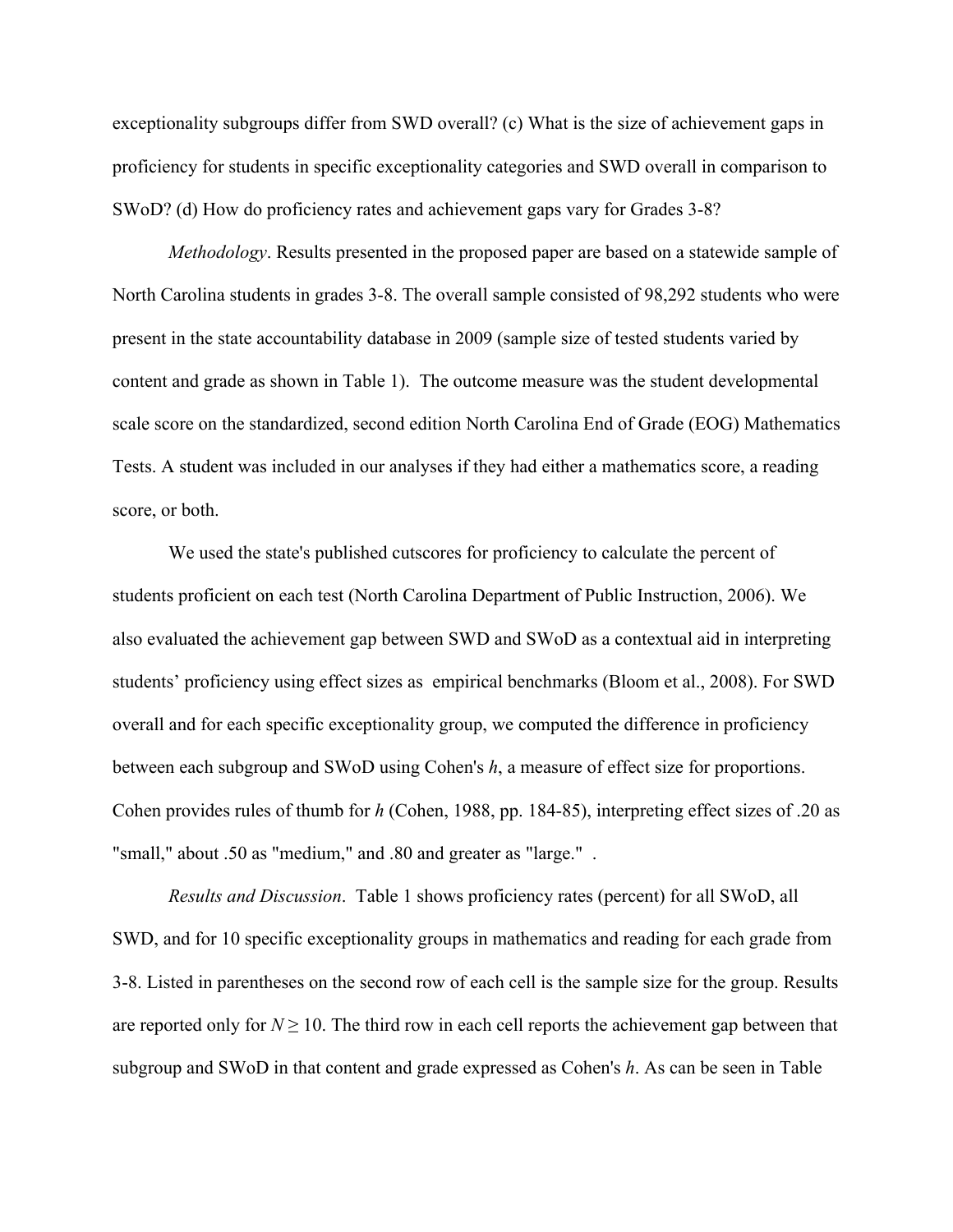1, the differences in proficiency between SWoD and SWD in mathematics and reading range from about 25% to 40%. These percentages translate into effect sizes ranging from .54 to .81. There also appears to be some tendency for achievement gaps effect sizes to be larger for middle school grades than elementary grades in both mathematics and reading. Inspection of the succeeding rows in Table 1 shows that there is great variation in proficiency rate and achievement gap effect size depending on which specific exceptional subgroup is examined ranging from subgroups with relatively smaller achievement gaps (e.g., autism, visual impairment) to subgroups with substantial achievement gaps (e.g., intellectual disability).

Figures 1-4 present the same proficiency information for mathematics and reading after combining Grades 3-5 into an elementary group and combining Grades 6-8 into a middle school group. This was done to increase sample sizes for a more stable depiction of subgroup performance. In each figure, a dashed line shows proficiency rate for all SWD and a solid line shows proficiency rate for all SWoD to aid comparisons. The graphs make apparent the variability across student exceptionality subgroups with some groups well below the overall SWD proficiency rate (dashed line) and some well above. It is also apparent in both grade groups in both reading and mathematics that some subgroups display a relatively small achievement gap in comparison to SWoD students (solid line) and some subgroups are substantially below SWoD.

Our findings are largely consistent with many previously published studies showing a sizable achievement gap in mathematics and reading between SWD and SWoD. However, we found great variation in proficiency for specific student exceptionality subgroups that may be masked by the aggregation of these subgroups into a single special education category. A central goal of NCLB is the closing of the achievement gap including performance differences between disabled and nondisabled students. However, the policy may not fully reveal important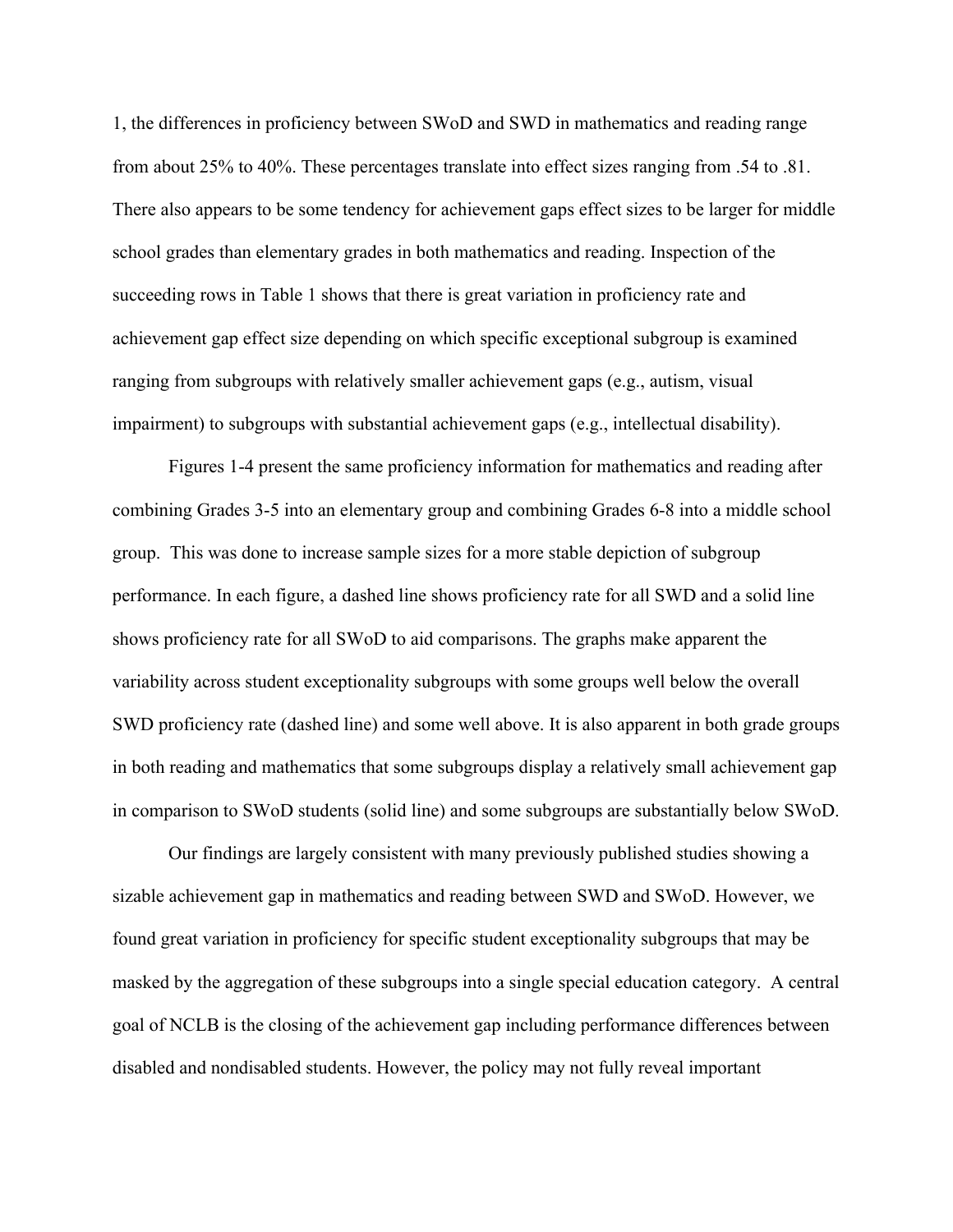performance differences as a result of the aggregation of students with different exceptionalities into a single SWD subgroup. Our results showed that there is substantial variability in proficiency within the SWD subgroup and there are large achievement gaps for several subgroups in mathematics and reading in all grades. As noted by others (Morgan et al., 2011), this raises important questions about how much progress should be expected for some of these subgroups as well as what are reasonable expectations for "proficiency" and for narrowing the achievement gap.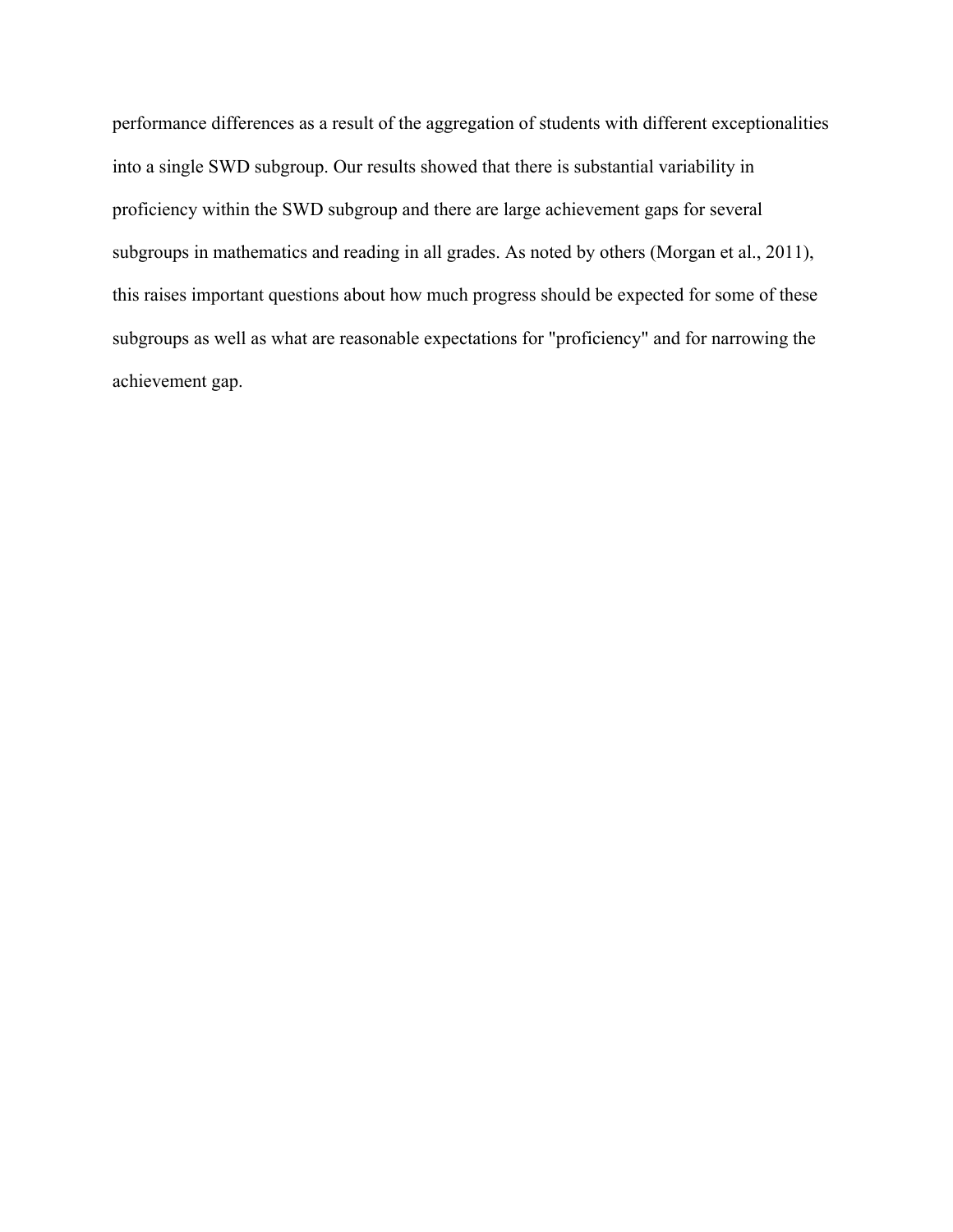## References

- Carlberg, C., & Kavale, K. (1980). The efficacy of special versus regular class placement for exceptional children: A meta-analysis. *Journal of Special Education, 14*, 295-309.
- Cohen, J. (1988). *Statistical power analysis for the behavioral sciences* (2nd Edition). Mahwah, NJ: Lawrence Erlbaum Associates.
- Eckes, S. E., & Swando, J. (2009). Special education subgroups under NCLB: Issues to consider. *Teachers College Record, 111*, 2479-2504.
- McDonnell, L.M., McLaughlin, M.J., & Morison, P. (Eds.) (1997). *Educating one and all: Students with disabilities and standards-based reform.* Washington, DC: National Academy Press.
- Morgan, P. L., Farkas, G., & Wu, Q. (2011). Kindergarten children's growth trajectories in reading and mathematics: Who falls increasingly behind? *Journal of Learning Disabilities,44*(5) 472–488.
- National Early Literacy Panel. (2008). *Developing early literacy: Report of the National Early Literacy Panel*. Washington, DC: National Institute of Literacy.
- No Child Left Behind (NCLB) Act of 2001, Pub. L. No. 107–110, § 115, Stat. 1425 (2002).
- North Carolina Department of Public Instruction (2006). *The North Carolina mathematics tests: Technical report*. Raleigh, NC: Author. Retrieved from http://www.ncpublicschools.org/docs/accountability/testing/mathtechmanual.pdf
- Sabornie, E. J., Cullinan, D., Osborne, S. S., & Brock, L. B. (2005). Intellectual, academic, and behavioral functioning of students with high-incidence disabilities: A cross-categorical meta-analysis. *Exceptional Children, 72*, 47–63.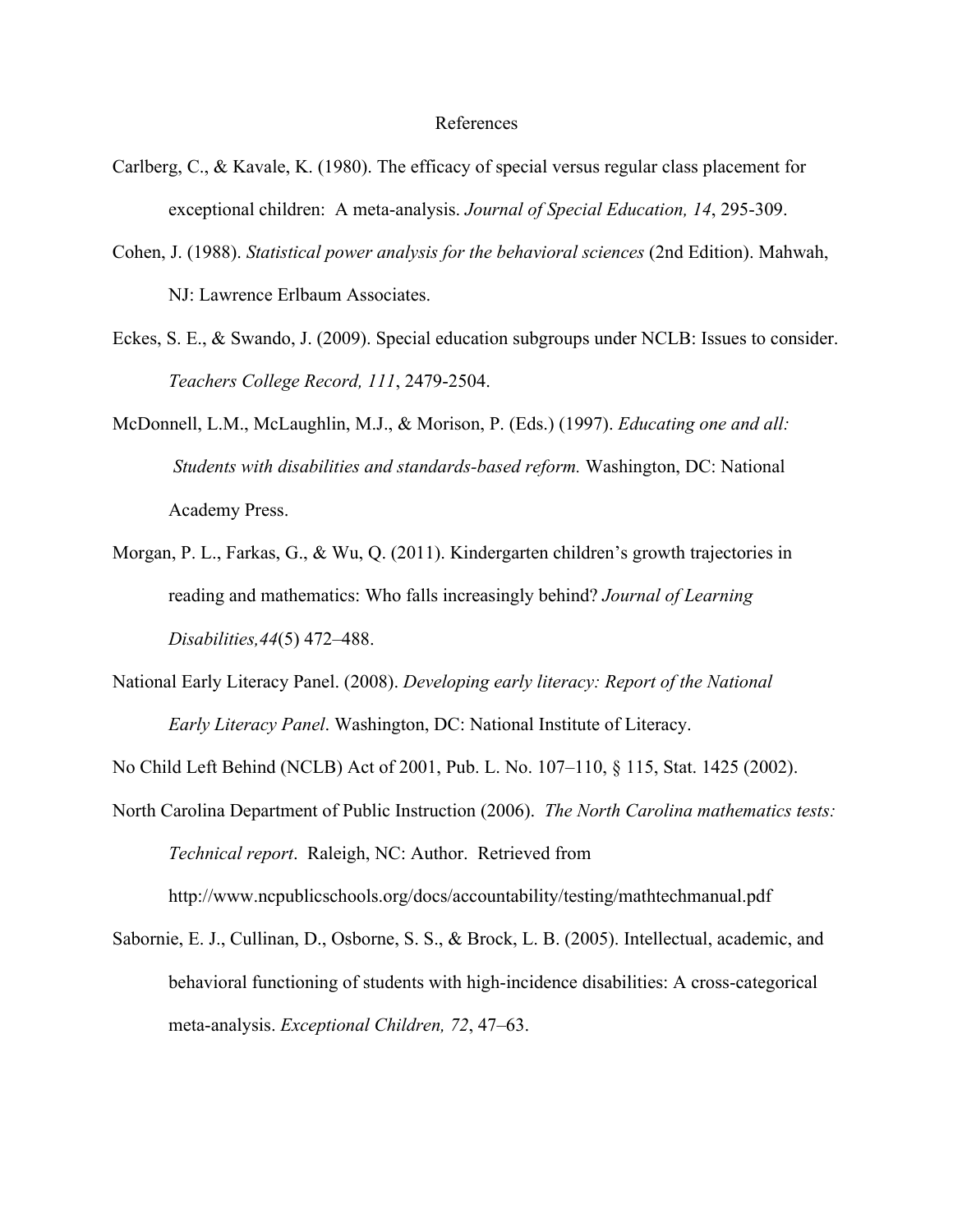## Table 1

*Percent Proficient, Sample Size, and Effect Size in Mathematics and Reading in North Carolina Grades 3-8.*

|                      | Mathematics     |                 |                 |                 |                 |                 |  | Reading         |                 |                 |                 |                 |                 |  |
|----------------------|-----------------|-----------------|-----------------|-----------------|-----------------|-----------------|--|-----------------|-----------------|-----------------|-----------------|-----------------|-----------------|--|
| Grade                | $\overline{3}$  | $\overline{4}$  | 5               | 6               | $\overline{7}$  | 8               |  | $\overline{3}$  | 4               | 5               | 6               | $\overline{7}$  | 8               |  |
| <b>Student Group</b> |                 |                 |                 |                 |                 |                 |  |                 |                 |                 |                 |                 |                 |  |
| <b>SWoD</b>          | 78.3<br>(97680) | 79.3<br>(94162) | 77.2<br>(92973) | 74.4<br>(91406) | 75.4<br>(90642) | 76.8<br>(91668) |  | 61.7<br>(97625) | 66.1<br>(94111) | 64.1<br>(92935) | 67.7<br>(91370) | 60.0<br>(90607) | 62.3<br>(91627) |  |
| All SWD              | 53.2            | 49.9            | 45.3            | 39.7            | 38.5            | 39.9            |  | 30.8            | 32.1            | 27.8            | 28.5            | 23.0            | 24.1            |  |
|                      | (11208)         | (11046)         | (9934)          | (9310)          | (8728)          | (8613)          |  | (10759)         | (10475)         | (9466)          | (9059)          | (8510)          | (8459)          |  |
|                      | .54             | .63             | .67             | .72             | .76             | .77             |  | .63             | .69             | .75             | .81             | .77             | .79             |  |
| Autism               | 62.4            | 64.9            | 59.7            | 62.1            | 64.8            | 57.4            |  | 41.9            | 48.3            | 50.6            | 47.2            | 51.6            | 47.4            |  |
|                      | (351)           | (365)           | (365)           | (330)           | (244)           | (284)           |  | (346)           | (360)           | (360)           | (335)           | (252)           | (289)           |  |
|                      | .35             | .32             | .38             | .27             | .23             | .42             |  | .40             | .36             | .27             | .42             | .17             | .30             |  |
| Communication        | 67.3            | 66.3            | 59.7            | 51.8            | 51.2            | 48.4            |  | 46.6            | 50.8            | 43.2            | 42.8            | 32.2            | 29.1            |  |
|                      | (3842)          | (2501)          | (1354)          | (651)           | (369)           | (223)           |  | (3838)          | (2496)          | (1353)          | (649)           | (370)           | (223)           |  |
|                      | .25             | .29             | .38             | .47             | .51             | .60             |  | .30             | .31             | .42             | .51             | .57             | .68             |  |
| Emotional            | 44.4            | 43.9            | 35.1            | 29.2            | 26.5            | 22.6            |  | 28.8            | 44.6            | 26.3            | 22.4            | 22.7            | 17.9            |  |
| Impairment           | (331)           | (394)           | (453)           | (510)           | (475)           | (562)           |  | (323)           | (166)           | (453)           | (510)           | (476)           | (570)           |  |
|                      | .71             | .75             | .88             | .94             | 1.02            | 1.15            |  | .67             | .44             | .78             | .95             | .78             | .95             |  |
| Hearing              | 49.0            | 50.0            | 56.0            | 46.7            | 41.0            | 44.1            |  | 20.6            | 30.9            | 32.3            | 34.3            | 21.9            | 24.1            |  |
| Impairment           | (143)           | (130)           | (134)           | (105)           | (100)           | (111)           |  | (136)           | (123)           | (133)           | (102)           | (96)            | (112)           |  |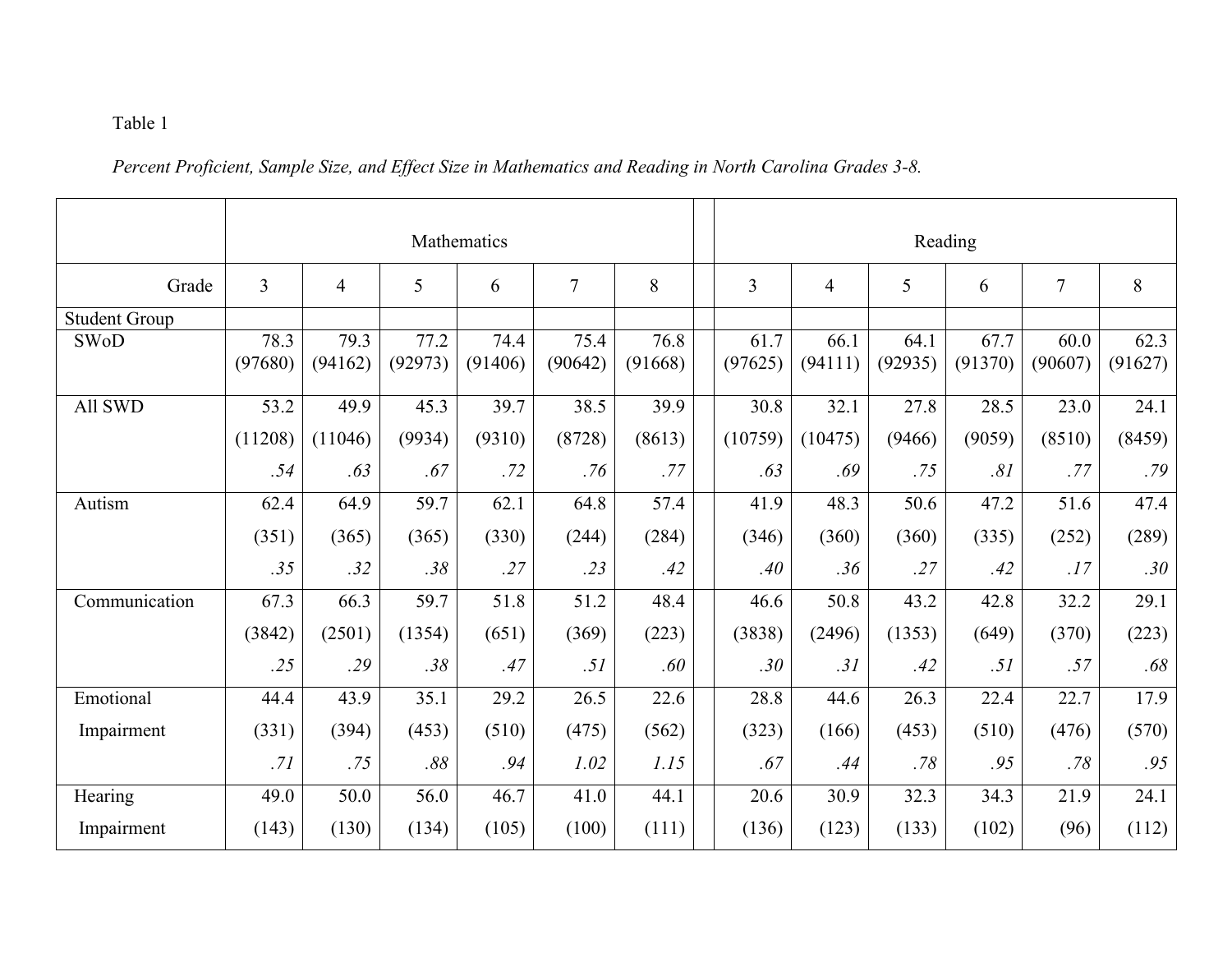|                   | .62    | .63               | .45    | .58    | .71    | .68    | .86    | .72               | .65    | .68    | .80    | .79    |
|-------------------|--------|-------------------|--------|--------|--------|--------|--------|-------------------|--------|--------|--------|--------|
| Intellectual      | 7.9    | 4.8               | 3.7    | 4.4    | 4.2    | 6.1    | 1.7    | 3.2               | 2.8    | 2.2    | 0.0    | 1.7    |
|                   | (252)  | (229)             | (215)  | (225)  | (240)  | (296)  | (239)  | (218)             | (216)  | (230)  | (250)  | (295)  |
|                   | 1.60   | 1.76              | 1.76   | 1.66   | 1.69   | 1.64   | 1.55   | 1.54              | 1.52   | 1.63   | 1.59   | 1.56   |
| Orthopedic        | 55.6   | 40.5              | 62.5   | 47.7   | 58.8   | 54.7   | 42.1   | 45.9              | 50.0   | 42.6   | 58.8   | 40.0   |
|                   | (36)   | (37)              | (48)   | (44)   | (34)   | (53)   | (38)   | (37)              | (48)   | (47)   | (34)   | (55)   |
|                   | .49    | .82               | .32    | .56    | .36    | .47    | .39    | .41               | .29    | .51    | .02    | .45    |
| Other             | 44.1   | 41.7              | 38.5   | 36.0   | 33.8   | 36.7   | 24.7   | 27.7              | 26.7   | 29.9   | 22.2   | 25.6   |
|                   | (1663) | (2085)            | (2218) | (2347) | (2299) | (2172) | (1625) | (2043)            | (2204) | (2371) | (2313) | (2189) |
|                   | .72    | .79               | .81    | .79    | .86    | .83    | .77    | .79               | .77    | .78    | .79    | .76    |
| Specific Language | 47.1   | 46.4              | 45.5   | 40.8   | 40.9   | 43.6   | 19.6   | 24.2              | 22.7   | 26.1   | 21.9   | 23.7   |
| Disability        | (4524) | (5246)            | (5085) | (5058) | (4909) | (4865) | (4148) | (4761)            | (4638) | (4776) | (4662) | (4680) |
|                   | .66    | .70               | .67    | .69    | .72    | .69    | .89    | .87               | .86    | .86    | .80    | .80    |
| TBI               | 30.0   |                   | 35.3   | 38.5   | 36.8   | 20.0   |        | $\qquad \qquad -$ | 43.8   | 25.0   | 15.8   | 6.7    |
|                   | (10)   | (8)               | (17)   | (13)   | (19)   | (15)   | (9)    | (7)               | (16)   | (12)   | (19)   | (15)   |
|                   | 1.01   | $\qquad \qquad -$ | .87    | .74    | .80    | 1.21   |        | $\qquad \qquad -$ | .41    | .89    | .95    | 1.30   |
| Visual Impairment | 62.8   | 75.0              | 57.1   | 60.9   | 62.9   | 74.1   | 50.0   | 53.3              | 57.1   | 39.1   | 54.3   | 46.2   |
|                   | (43)   | (48)              | (42)   | (23)   | (35)   | (27)   | (44)   | (45)              | (42)   | (23)   | (35)   | (26)   |
|                   | .34    | .10               | .43    | .29    | .27    | .06    | .24    | .26               | .14    | .58    | .12    | .32    |

*Note*. Percent proficient reported only when  $N \ge 10$ ; group *N*-size in parenthesis; effect size in comparison to SWoD group reported in italics.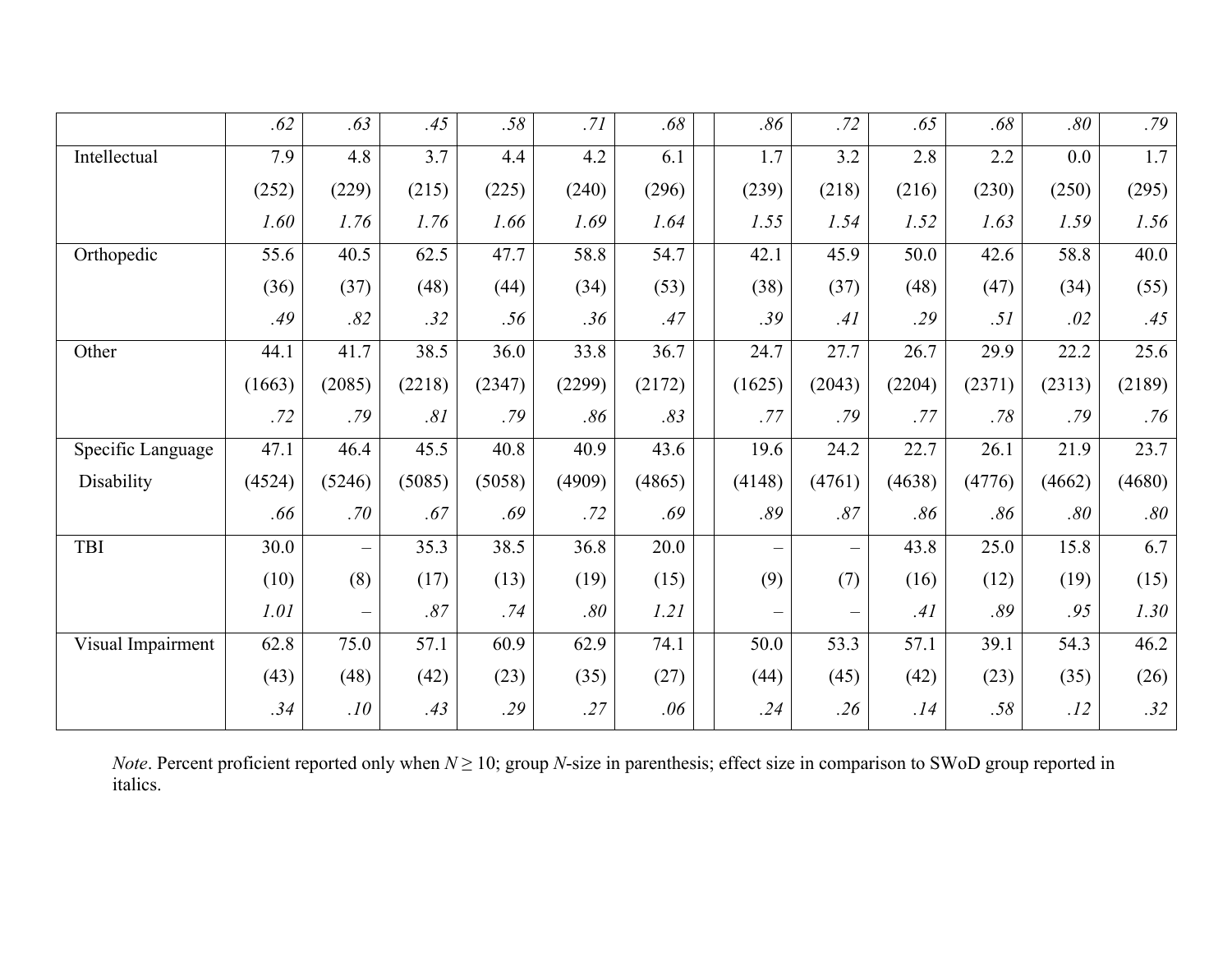

*Figure 1*. Mathematics proficiency for grades 3-5 by student subgroup. Dashed line shows proficiency rate for all SWD; solid line shows proficiency rate for all SWoD.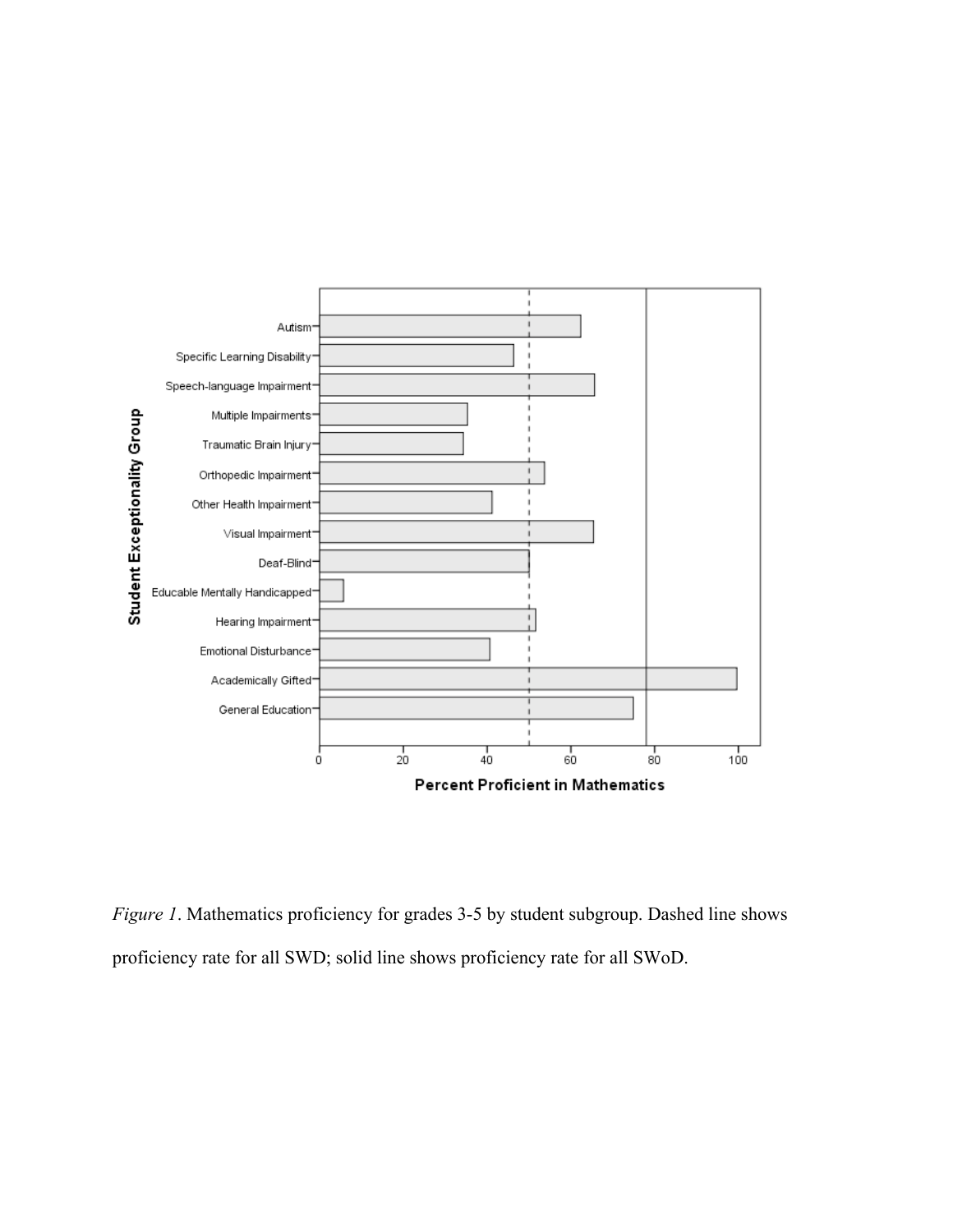

*Figure 2.* Mathematics proficiency for grades 6-8 by student subgroup. Dashed line shows proficiency rate for all SWD; solid line shows proficiency rate for all SWoD.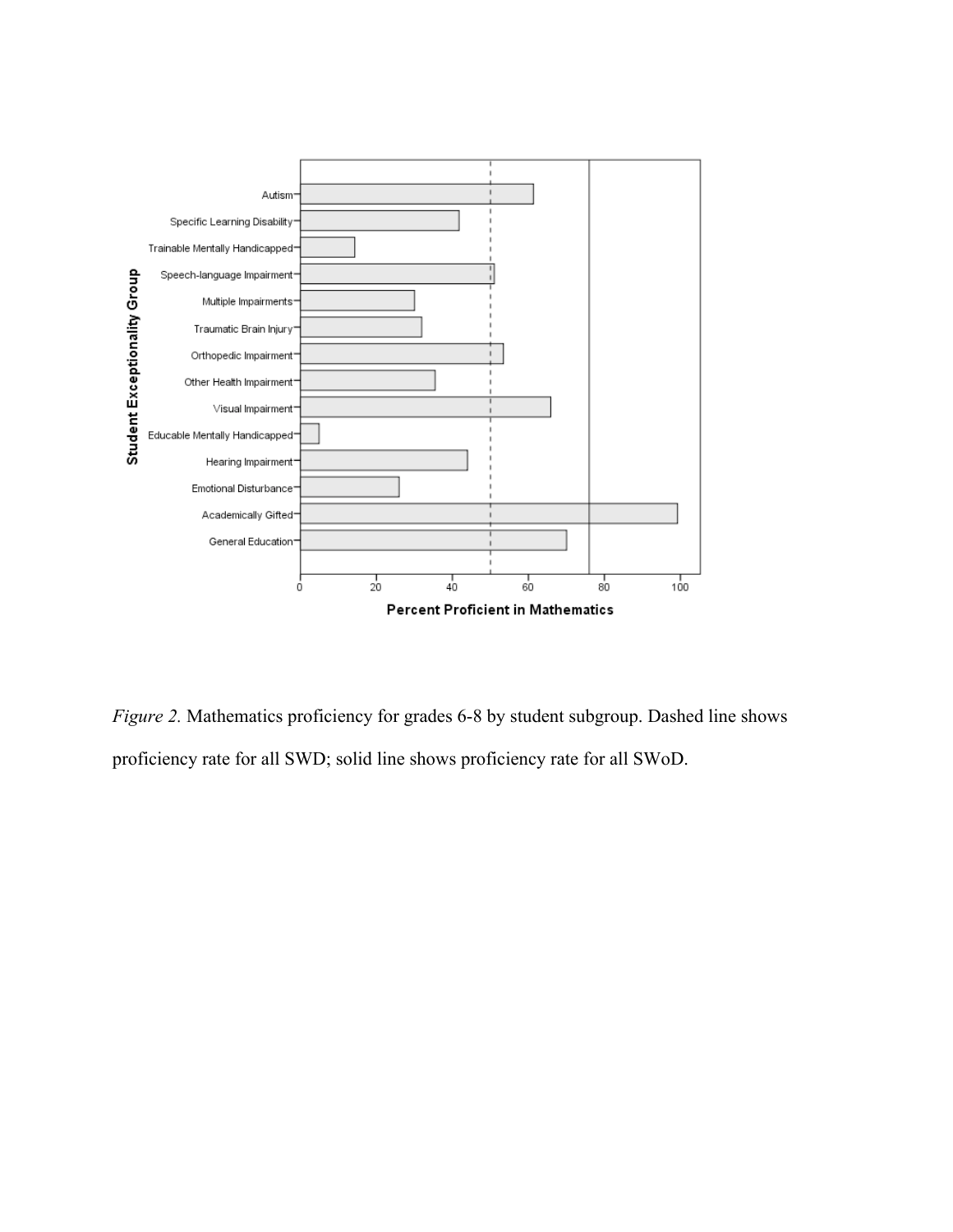

*Figure 3*. Reading proficiency for grades 3-5 by student subgroup. Dashed line shows proficiency rate for all SWD; solid line shows proficiency rate for all SWoD.